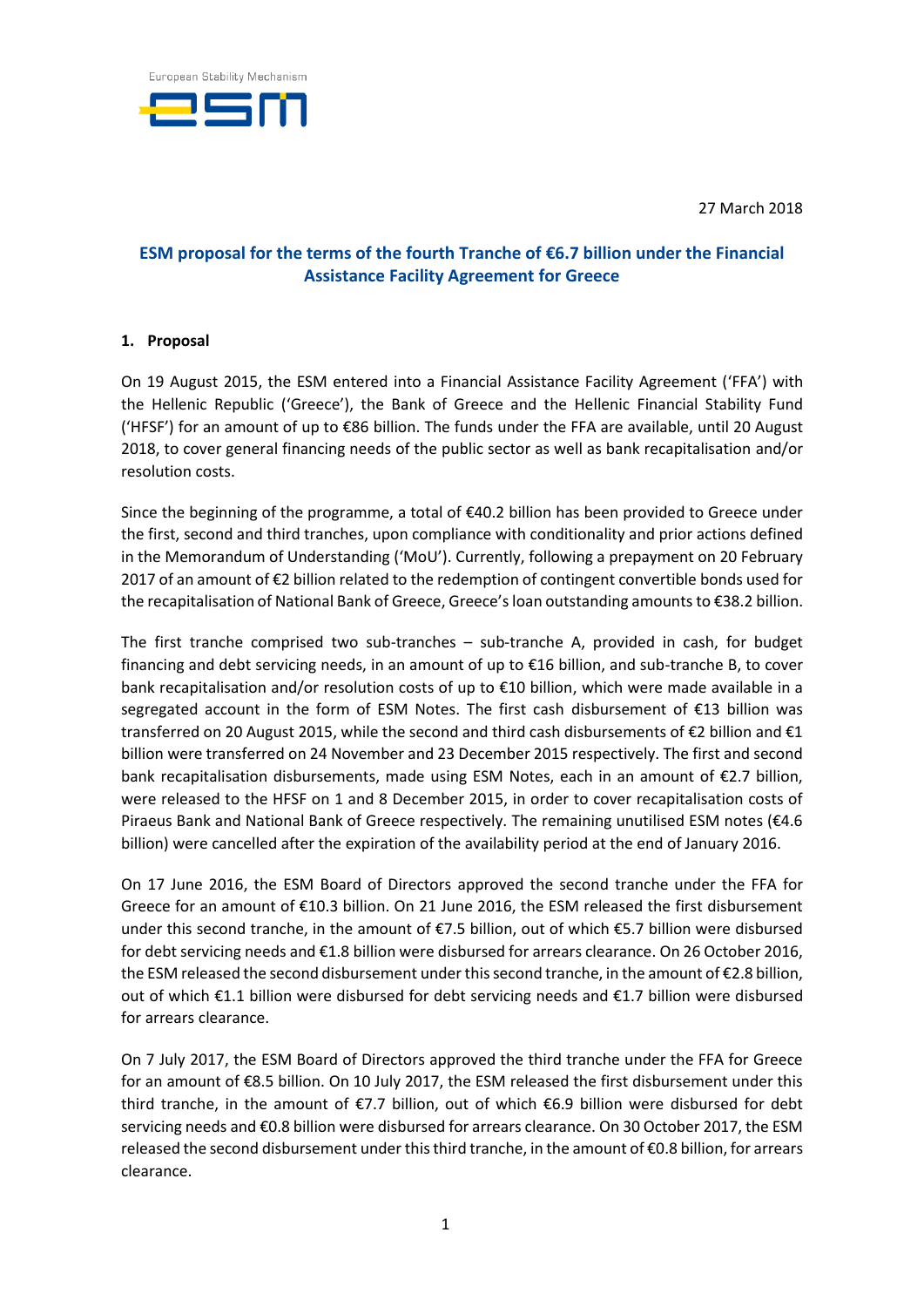

On 2 March 2018 the European Commission, in liaison with the European Central Bank, circulated its final report on Greece's compliance with the prior actions of the MoU under the third review of the ESM programme.

On this basis, the ESM proposes the disbursement of the fourth tranche under the Greek FFA.

The fourth tranche amounts to  $\epsilon$ 6.7 billion and is subject to compliance with prior actions, as defined in the supplemental MoU. In accordance with the assessment of Greece's financing needs carried out in August 2015 (at the time of the FFA approval), as well as the most recent appraisal of the current financing needs, the €6.7 billion under the fourth tranche is expected to be disbursed for the following needs:

- €3.3 billion for debt service
- €1.5 billion for domestic arrears clearance
- $\bullet$   $\epsilon$ 1.9 billion as a cash buffer

## **2. Specific terms of the tranche**

- A. Amounts to be disbursed and usage:
	- The maximum amount of this fourth tranche will be €6.7 billion and will be disbursed to Greece in separate disbursements.
	- The first disbursement under the fourth tranche, in an amount of up to  $\epsilon$ 5.7 billion, will be disbursed before 15 April 2018.
	- Out of the total of the first disbursement, an amount of €3.3 billion will be disbursed to the segregated account, to be used for debt servicing needs, an amount of €0.5 billion will be disbursed to a dedicated account, to be used for arrears clearance, and an amount of €1.9 billion to contribute to the building up of the cash buffer will be also disbursed to to the segregated account or, subject to agreement on safeguards that will be acceptable by the ESM, to the dedicated account set up for this purpose.
	- Disbursement of the €0.5 billion dedicated to arrears clearance under the first disbursement will be subject to Greece having reduced its stock of arrears (as measured in July 2017) by an amount equivalent to 150% of the aggregate disbursements dedicated to this purpose under the third tranche.
	- The remaining €1 billion under the fourth tranche will be used for arrears clearance and may be disbursed, in one or more further disbursements, from 1 May 2018 onwards.
	- Disbursement and size of each of the further disbursements for arrears clearance will be subject to Greece's satisfactory performance in reducing its stock of arrears using previously disbursed funds. Reduction of the stock of arrears (versus the targeted stock of €4.1 billion in December 2017), by an amount equivalent to 200% of the amount of the previous disbursements under the fourth tranche dedicated to arrears clearance, will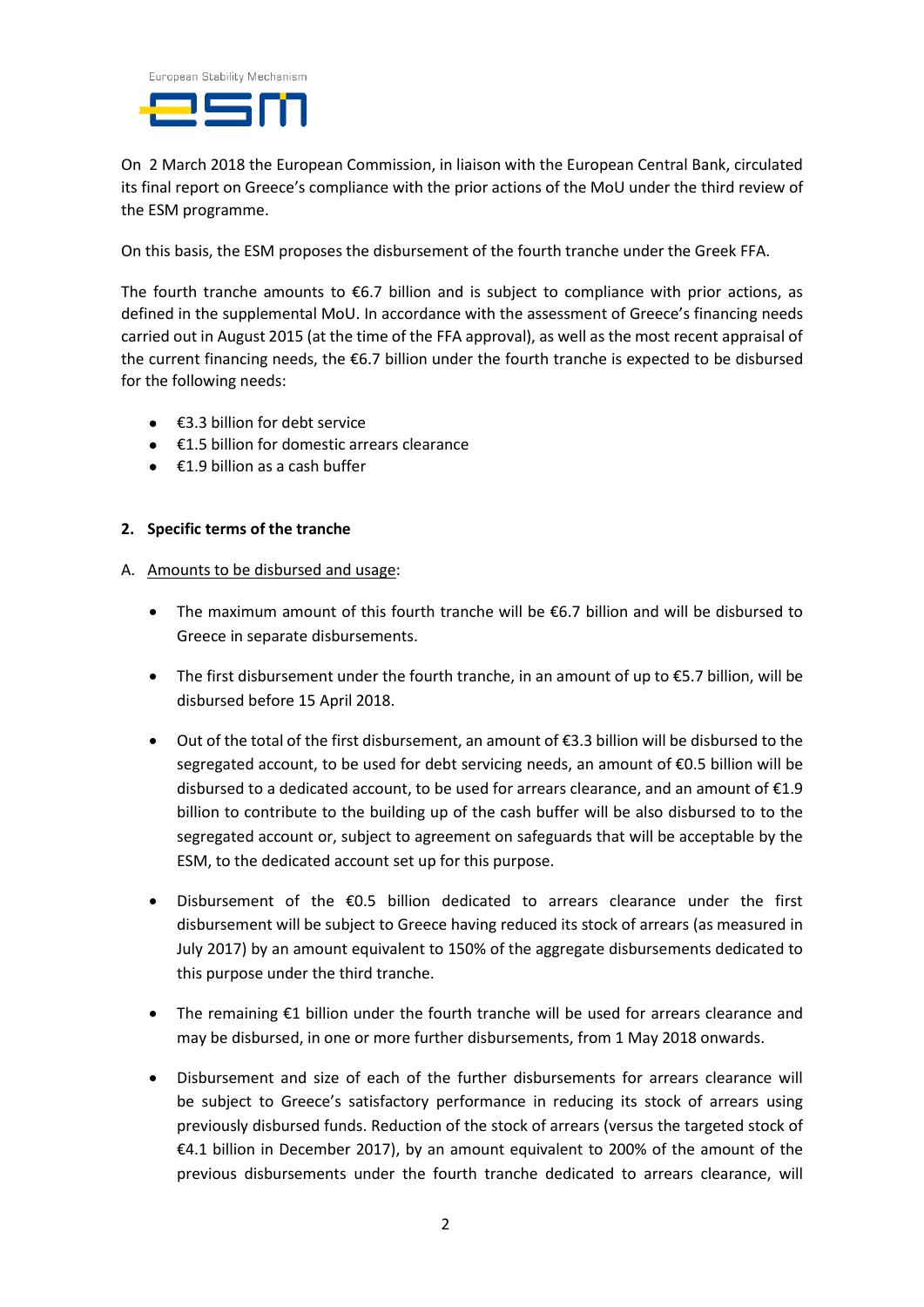

indicate satisfactory performance. Satisfactory performance will be assessed by the European institutions, and will be determined closer to each disbursement.

- A report by the European institutions on the effectiveness of the e-auctions system setting out a favourable assessment will be an additional condition for further disbursements for arrears clearance purposes.
- Arrears will be cleared using a combination of Greece's own resources and disbursement proceeds, in the proportion of at least 1 euro of own resources for every 1 euro of disbursement proceeds.
- Further provisions related to the monitoring of the dedicated arrears clearance account and use of the disbursement proceeds will be defined in the relevant Acceptance Notice. These will include monthly reporting on the use and source of funds debited and credited to the account, will entitle the ESM to require an arrears clearance plan if the balance of the account remains above a certain threshold for a certain period, and will entitle the ESM to repurpose the remaining funds or require that they are repaid, if the account is not debited in a material amount for three consecutive months. The Acceptance Notice will also set out provisions regarding the final confirmation of full and timely use of the amounts disbursed for arrears clearance.
- The latest date for any disbursements for arrears clearance after the initial one made for that purpose will be 15 June 2018.

## B. Instruments

• The ESM proposes to disburse the amounts requested in cash.

### C. Main characteristics of the fourth tranche

- An up-front Service Fee of 50 bps will be deducted directly from each disbursement under the fourth tranche. Otherwise this fee will have to be paid by Greece following the receipt of an invoice sent by the ESM.
- An Annual Service Fee of 0.5 bps will accrue day to day, to be paid in arrears with effect from the first interest payment date of each disbursement, as part of the ESM Cost of Funding. It will follow the interest payment schedule.
- A Margin of 10 bps will accrue day to day, to be paid in arrears with effect from the date of each disbursement. It will follow the interest payment schedule.
- The Commitment Fee allocated to Greece will be payable following the receipt of an invoice, as part of the ESM Cost of Funding.
- The term/Maturity will be determined at the time of issuance of each Confirmation Notice, taking into account the overall maximum average maturity of 32.5 years.